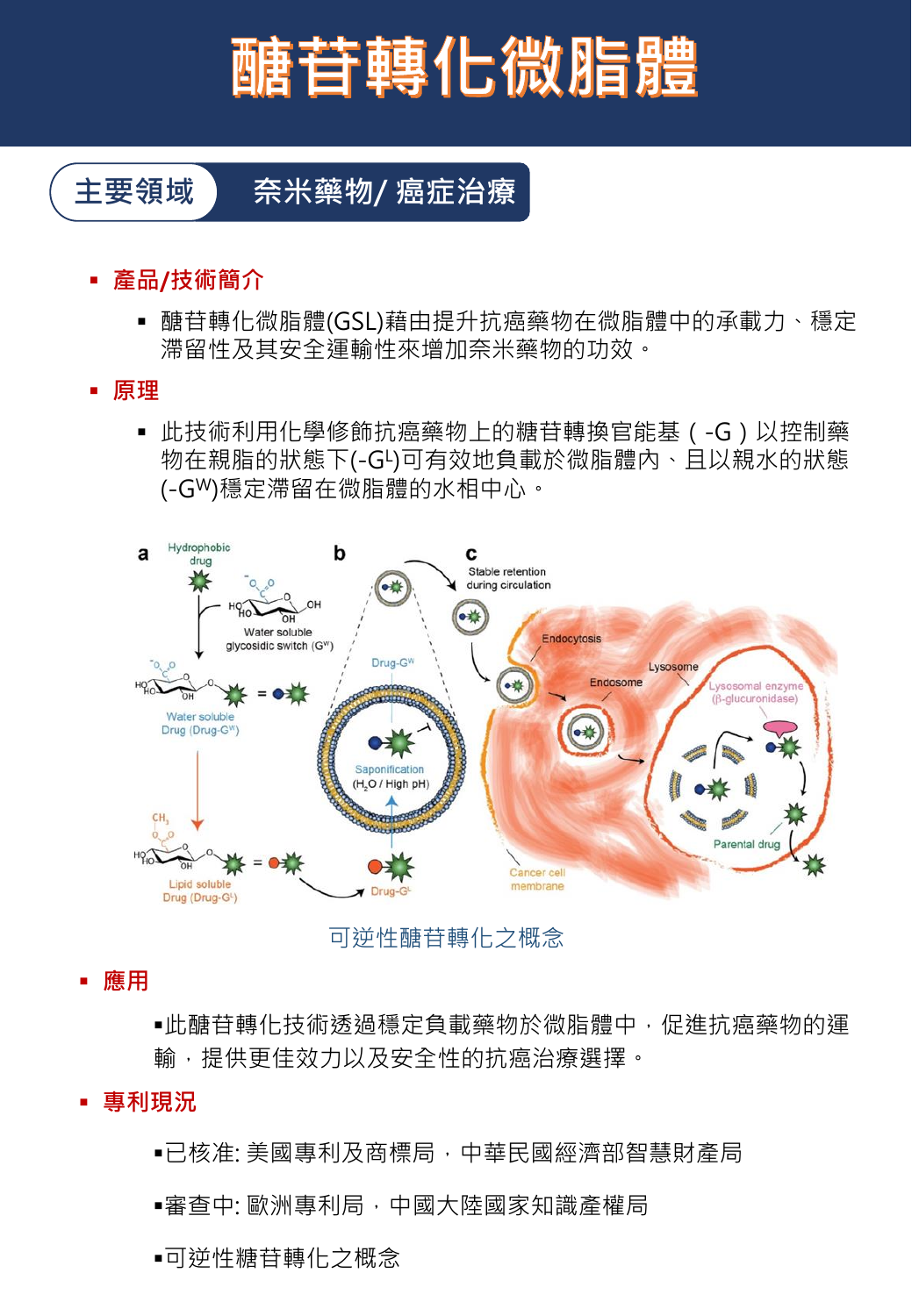# **Glycosidic Switch Liposomes**

**Research Area Nanomedicines / Cancer treatment**

#### **Technical novelty**

The Glycosidic Switch Liposome (GSL) platform increases the power of nanomedicines by facilitating active loading, stable retention, and safe delivery of potent drugs in liposomes.

#### **•** Principle

This is chemically achieved via a glycosidic switch (-G), which can be reversibly attached to drugs and controllably interchanged between a lipophilic state (-GL) for efficient loading and a hydrophilic state (-GW) for stable retention of drugs in the liposomal aqueous core.



*The concept of the reversible glycosidic switch*

#### **Advantages**

The platform technology provides a general method for different potent drugs loading with higher encapsulation efficiency, higher drug retention, and multiple drugs loading.

#### **Application**

The glycosidic switch could facilitate retention, delivery, and safety of a large range of highly potent hydrophobic anticancer drugs and subsequently provide more effective anticancer therapies

#### **Patent status**

**Granted:** United States, Taiwan **Pending:** European Patent Office, China